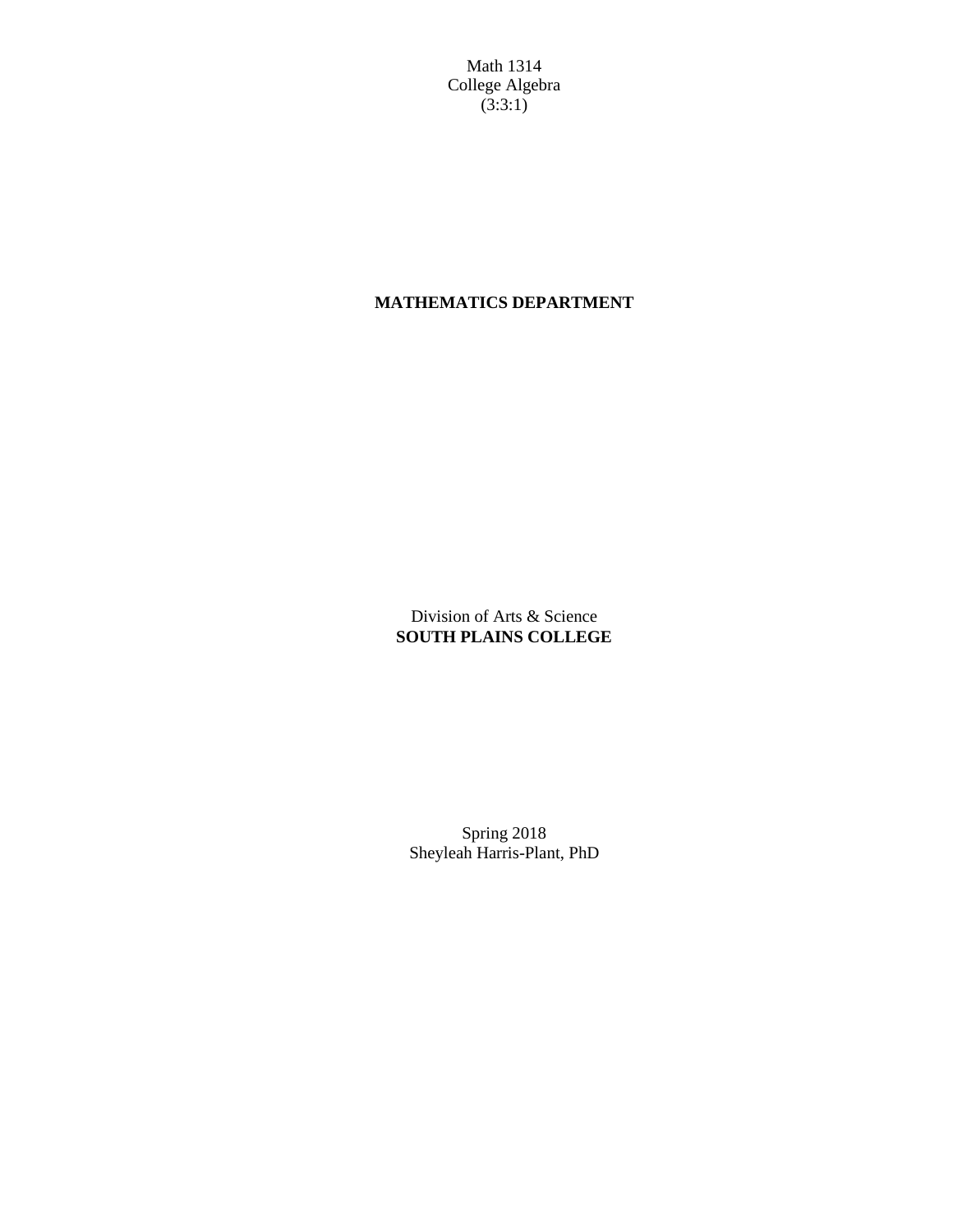## **Mathematics 1314 – College Algebra**

**Section:** 011, Tuesday and Thursday, 12:30 P.M. **Room:** Levelland Agriculture Building 103

211, Tuesday and Thursday, 3:30 P.M.

Reese Center Building 2, Room 220

**"Intelligence plus character – that is the goal of true education."** – Dr. Martin Luther King, Jr.

**"Hard work is required, but must also produce value." –** Norman Chaffee

**"True knowledge exists in knowing that you know nothing."** – Socrates

**"There is no end to education. It is not that you read a book, pass an examination, and finish with education. The whole of life, from the moment you are born to the moment you die, is a process of learning."** – Jiddu Krishnamurti

**"In the United States, we experience many freedoms. Two of these freedoms include: the freedom to succeed and the freedom to fail. Which one will you choose?"** – Alan Worley

**Instructor:** Sheyleah V. Harris-Plant, PhD **Office Hours**: (on the Levelland Campus)

| <b>Room:</b> Levelland Math Building 104 | $\bf Mo$ |
|------------------------------------------|----------|
| <b>Phone:</b> $(806)$ 716-2665           | 0815     |
| Email: sharris@southplainscollege.edu    |          |

| Or by appointment                               |                |                  |                 |           |
|-------------------------------------------------|----------------|------------------|-----------------|-----------|
| 0815-0930                                       | 1100-1215      | 0815-0930        | 1100-1215       | 0900-1200 |
| <b>Monday</b>                                   | <b>Tuesday</b> | <b>Wednesday</b> | <b>Thursday</b> | Friday    |
| <b>JIHCE HOULE</b> S: (On the Levelland Campus) |                |                  |                 |           |

#### **Note about Office Hours:** Any student is

more than welcome to visit during office hours, however, for the student's visit to be most efficient it is best to make an appointment. Students from other classes are often visiting during office hours and other college responsibilities often prevent office hours without notice.

Reference Textbook: College Algebra, Blitzer, 2018, 7<sup>th</sup> edition, Pearson Education.

**Supplies:** Pencil, a 3 inch ring binder, loose-leaf paper, graph paper, ruler, stapler, and erasers **(TI-83 OR TI-84 CALCULATOR ALLOWED, NO TI-NSPIRES OR SYMBOLIC CALCULATORS)**

#### **Course Description**

This is a standard course in college algebra. Quadratic equations; ratio and proportion; variation; binomial theorem; inequalities; complex numbers; theory of equations; determinants and matrices.

## **Course Purpose**

The purpose of the course is to provide a fundamental background in algebra to meet the mathematics requirement for the core curriculum and to provide a basis for further study in mathematics.

#### **Course Requirements**

To maximize the potential to complete this course, a student should attend all class meetings, take notes and participate in class, complete all homework assignments and examinations including final examinations.

### **Student Learning Outcomes/Competencies**

Successful completion of this course should reflect mastery of the following objectives. The course objectives the student will be able to meet are:

- 1. Demonstrate and apply knowledge of properties of functions, including domain and range, operations, compositions, and inverses.
- 2. Recognize and apply polynomial, rational, radical, exponential and logarithmic functions and solve related equations.
- 3. Apply graphing techniques.
- 4. Evaluate all roots of higher degree polynomial and rational functions.
- 5. Recognize, solve and apply systems of linear equations using matrices.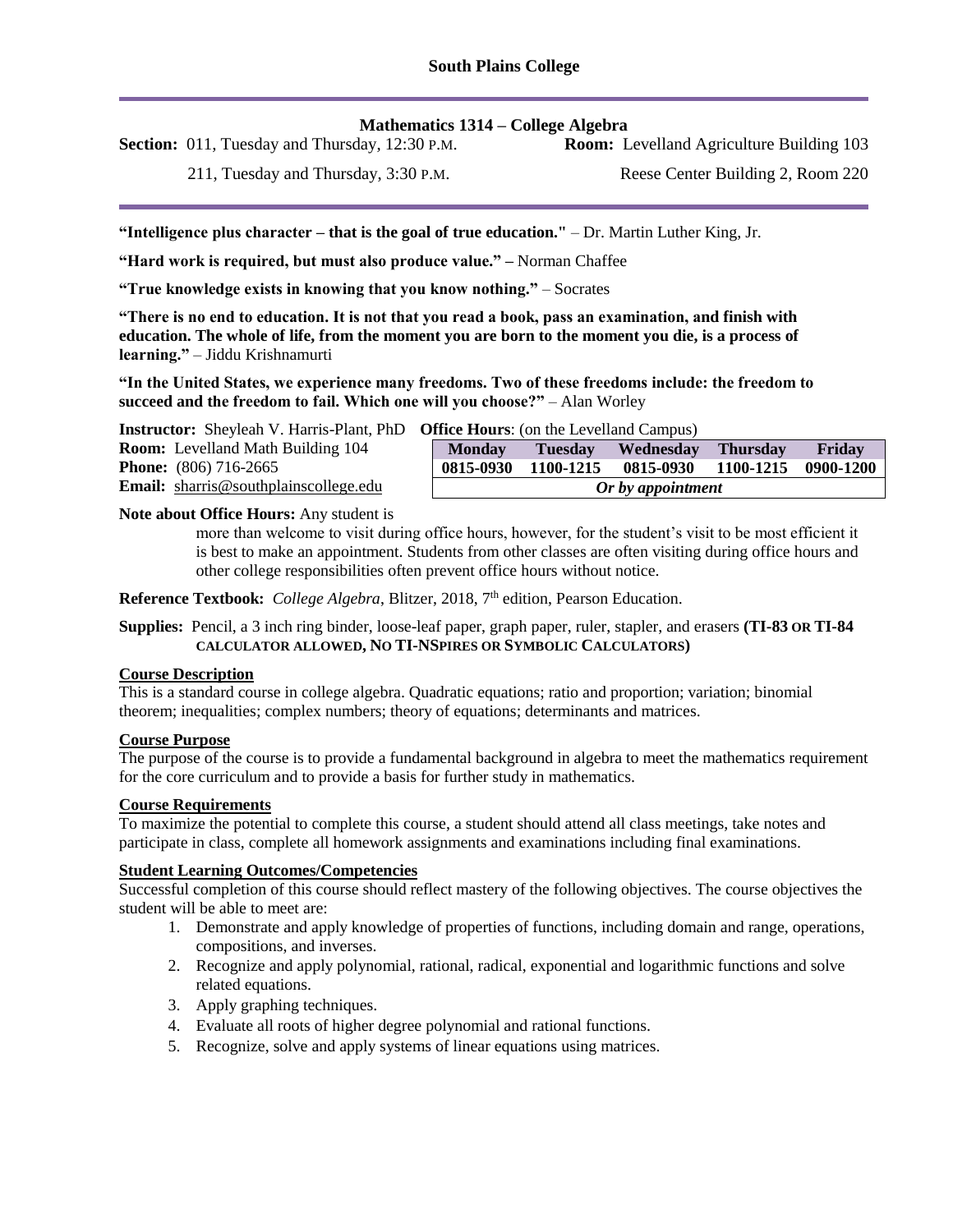## **Core Objectives**

## *Communication Skills*

Effective development, interpretation, and expression of ideas through written, oral, and visual communication.

- Develop, interpret, and express ideas through written communication
	- Develop, interpret, and express ideas through oral communication
	- Develop, interpret, and express ideas through visual communication

# *Critical Thinking*

Creative thinking, innovation, inquiry, analysis, evaluation, and synthesis of information.

- Generate and communicate ideas by combining, changing, and reapplying existing information
- Gather and assess information relevant to a question
- Analyze, evaluate, and synthesize information

## *Empirical and Quantitative Competency Skills*

The manipulation and analysis of numerical data or observable facts resulting in informed conclusions.

- Manipulate and analyze numerical data and arrive at an informed conclusion
- Manipulate and analyze observable facts and arrive at an informed conclusion

## **Disclaimer**

The instructor reserves the right to alter any class policies as deemed necessary by the instructor or South Plains College, and will announce any changes in class. If a student has any questions about a change in policy ask the instructor for clarification.

To successfully complete the course objectives, the students must already be prepared to factor algebraic expressions, reduce, add, subtract, multiply, divide, and simplify rational expressions, and simplify, add, subtract, multiply and divide exponential and radical expressions.

## **Class Cancellation**

In the event of class being cancelled by the school, the student will be responsible for the lecture material. The class will continue on the calendar presented. All information needed is on Blackboard and should be accessed by the student.

## **Attendance Policy\***

Attendance and effort are the most important activities for success in this course. Records of your attendance are maintained throughout the semester. Four absences, *for any reason*, are allotted to the student for the semester. Tardies count as one-half (1/2) of an absence. Tardies will be applied for consistently being late to class, as deemed by the instructor and leaving class early. If this number is exceeded, the instructor has the right to drop you with a grade of F or an X, depending on their discretion. You can seek temporary reinstatement within a week after being withdrawn, assuming the student submits their syllabus receipt, but you must withdraw yourself from the course via the Admission and Records Office within two days of reinstatement. In the latter case, you will receive a W or a U. *After the two days have expired, the instructor has the right to drop you for a final time, after which there will be no reinstatement. THERE WILL BE NO WAITING UNTIL THE END OF THE SEMESTER TO WITHDRAW!*

## **Withdrawal**

If you wish to withdraw from this class for any reason, you must initiate the appropriate steps on your own. To withdraw from this class, you will need to go to the Admissions and Records office either on the Levelland campus or the Reese Center campus, and fill out a drop notification form, and pay \$5. The drop form can be obtained online in MySPC, under the Student Forms and Tools link. Please be aware that SPC may not permit an undergraduate student to drop a total of more than six courses (including any course a transfer student has dropped at another institution of higher education) if the student enrolled in college for the first time during the Fall 2007 academic term or any term subsequent to the Fall 2007 term.

## **Email Policy**

All students at South Plains College are assigned a standardized SPC e-mail account. Although personal e-mail addresses will continue to be collected, the assigned SPC e-mail account will be used as the official channel of communication for South Plains College. The Student Correspondence Policy can be found at www.southplainscollege.edu. To access the SPC student e-mail account, login to MySPC and click the SPC Google Mail option under Campus Bookmarks. (Copied from SPC Student Guide)

Since all students have an assigned SPC email, the instructor will only acknowledge, respond, and send emails to your assigned SPC email. This ensures all correspondence from the instructor is received by the intended recipient.

\* The submission of the syllabus receipt is required.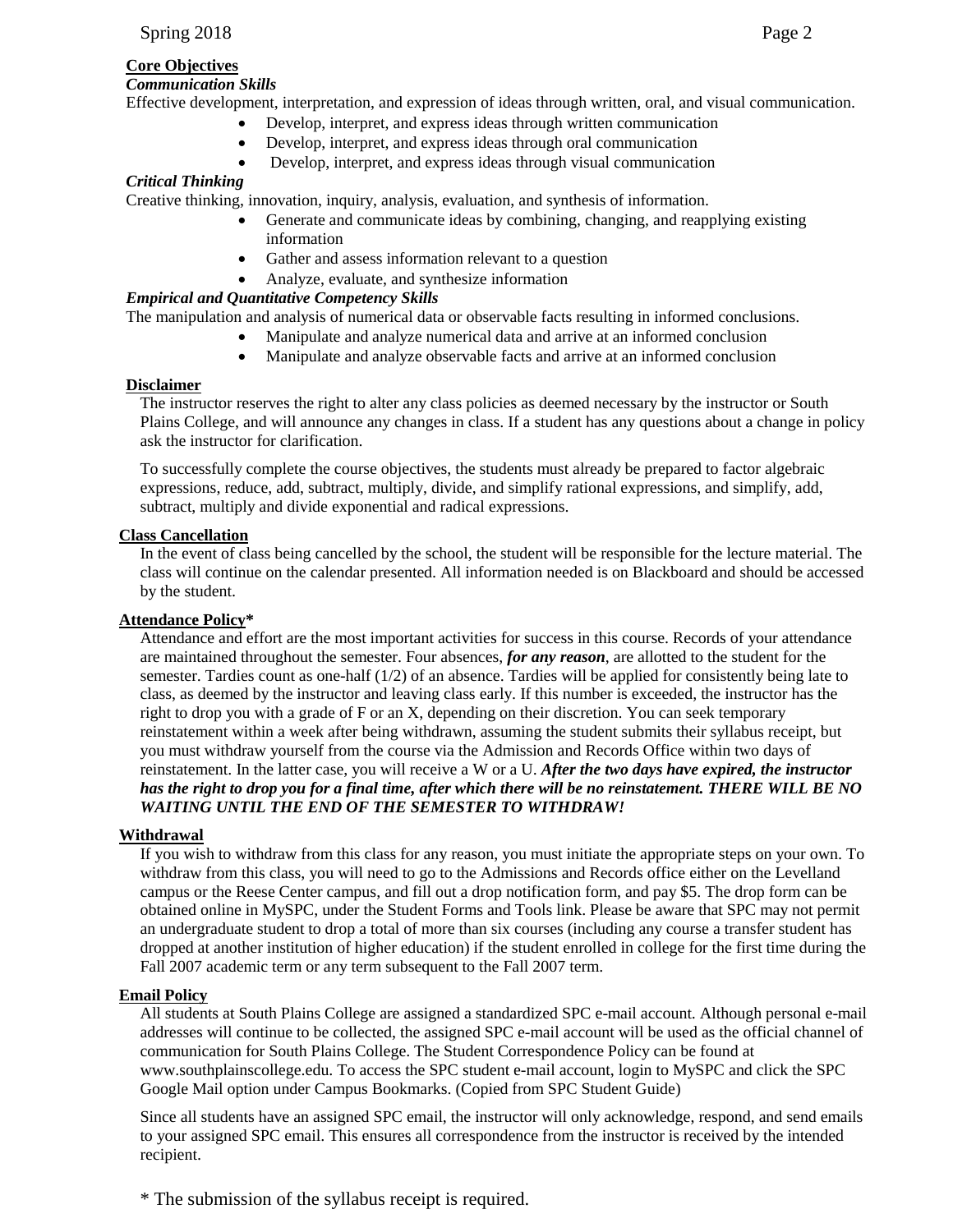## **Final Grading Policy**

All grades are rounded from the tenths place. Upon the submission of grades at the end of the semester, **ALL GRADES ARE FINAL!**

| Grading Scale             |     | <b>Assignment Weights</b>     |                     |            |
|---------------------------|-----|-------------------------------|---------------------|------------|
| 90 or above<br>80 to 89 B | A   | <b>Practice Assessment</b>    |                     | 32 points  |
| 70 to 79 C                | - F | Portfolio                     | $2 \omega 4$ points | 8 points   |
| $60$ to $69$ D            |     | Quizzes                       | 10 $@$ 1 point      | 10 points  |
| 59 and Below              |     | Self-Notes                    | 28 @ 0.5 point      | 14 points  |
|                           |     | <b>Aptitude Assessment</b>    |                     | 68 points  |
|                           |     | Exams                         | 4 @ 12 points       | 48 points  |
|                           |     | <b>Final Exam</b>             | $1 \t@ 20$ points   | 20 points  |
|                           |     | <b>Total Points</b>           |                     | 100 points |
|                           |     | <b>Extra Credit Points</b>    |                     |            |
|                           |     | Quizzes                       | $4 \& 1$ point      | 4 points   |
|                           |     | <b>Inquiry Based Learning</b> | $7@1$ point         | 7 points   |

## **All supplemental material and a close approximation of your current grade are available all semester on South Plains College's Blackboard server.**

### **Feedback**

The instructor will usually return feedback by the next class day; however they reserve the right to have one (1) week to grade assignments and post grades from the due date.

### **Religious Holy Days**

In accordance with Section 51.911, Texas Education Code, South Plains College will allow a student who is absent from class for the observance of a religious holy day to take an examination or complete an assignment scheduled for that day within seven (7) calendar days after the absence. Students are required to file a written notification of absence with each instructor within the first fifteen (15) days of the semester (**Monday, 5** February 2018) in which the absence will occur. Forms for this purpose are available in the Student Services Office along with instructions and procedures. "Religious holy days" means a holy day observed by a religion whose place of worship is exempt from property taxation under Section 11.20, Tax Code. (copied from current South Plains College catalog)

### **Diversity Statement**

In this class, the teacher will establish and support an environment that values and nurtures individual and group differences and encourages engagement and interaction. Understanding and respecting multiple experiences and perspectives will serve to challenge and stimulate all of us to learn about others, about the larger world and about ourselves. By promoting diversity and intellectual exchange, we will not only mirror society as it is, but also model society as it should and can be. (copied from current South Plains College Faculty Handbook)

### **Disabilities Statement**

Students with disabilities, including but not limited to physical, psychiatric, or learning disabilities, who wish to request accommodations in this class should notify the Disability Services Office early in the semester so that the appropriate arrangements may be made. In accordance with federal law, a student requesting accommodations must provide acceptable documentation of his/her disability to the Disability Services Office. For more information, call or visit the Disability Services Office at Levelland Student Health & Wellness Center 806-716-2577, Reese Center (also covers ATC) Building 8: 806-716-4675, Plainview Center Main Office: 806-716-4302 or 806-296-9611, or the Health and Wellness main number at 806-716-2529. (copied from current South Plains College Faculty Handbook)

# \* The submission of the syllabus receipt is required.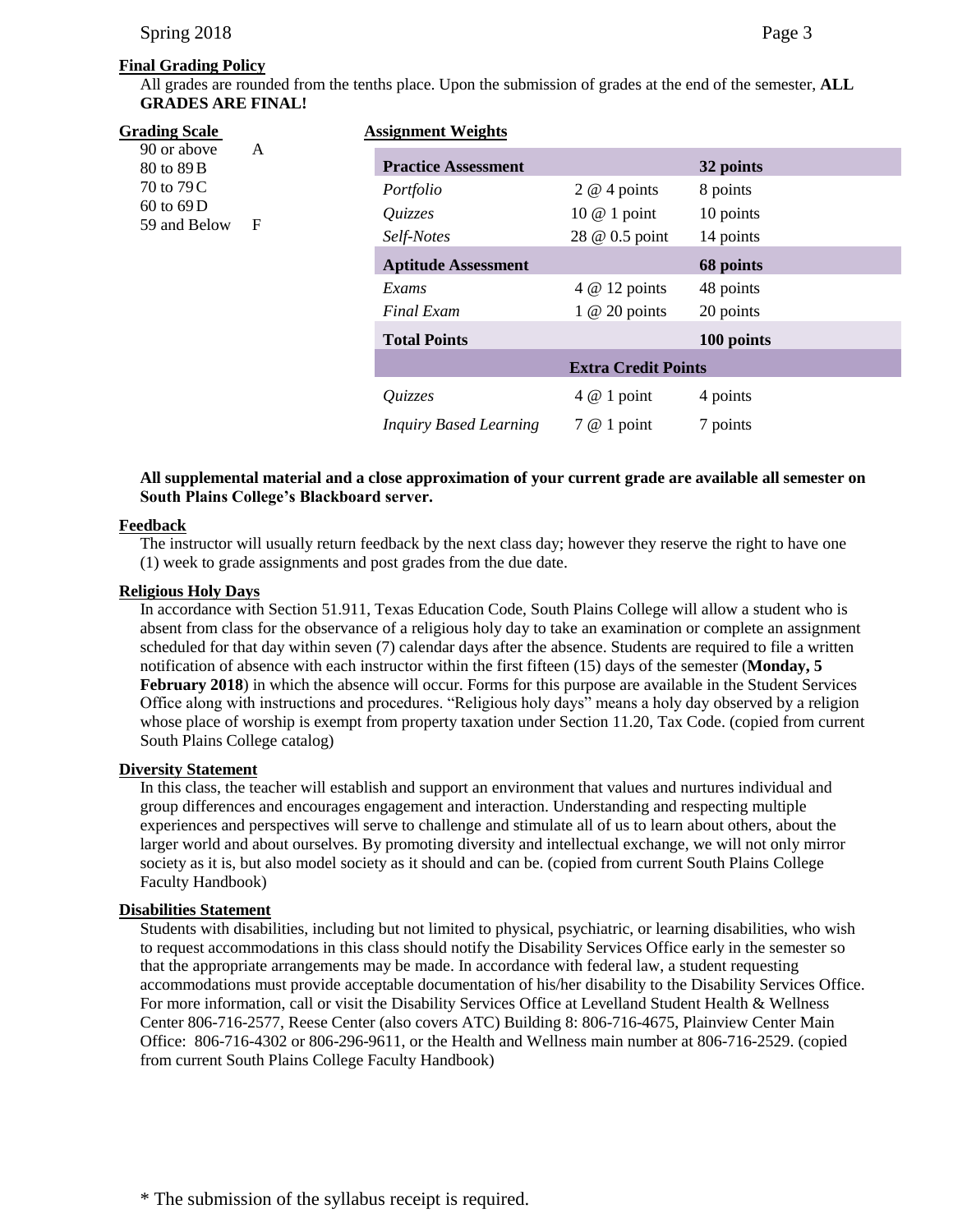## **Sexual Misconduct**

As a faculty member, I am deeply invested in the well-being of each student I teach. I am here to assist you with your work in this course. If you come to me with other non-course-related concerns, I will do my best to help.

It is important for you to know that all faculty members are mandated reporters of any incidents of sexual misconduct. That means that I cannot keep information about sexual misconduct confidential if you share that information with me. Dr. Lynne Cleavinger, the Director of Health & Wellness, can advise you confidentially as can any counselor in the Health & Wellness Center. They can also help you access other resources on campus and in the local community. You can reach Dr. Cleavinger at 716-2563 or

[lcleavinger@southplainscollege.edu](mailto:lcleavinger@southplainscollege.edu) or go by the Health and Wellness Center. You can schedule an appointment with a counselor by calling 716-2529.

## **Campus Concealed Carry**

Campus Concealed Carry - Texas Senate Bill - 11 (Government Code 411.2031, et al.) authorizes the carrying of a concealed handgun in South Plains College buildings only by persons who have been issued and are in possession of a Texas License to Carry a Handgun. Qualified law enforcement officers or those who are otherwise authorized to carry a concealed handgun in the State of Texas are also permitted to do so. Pursuant to Penal Code (PC) 46.035 and South Plains College policy, license holders may not carry a concealed handgun in restricted locations. For a list of locations, please refer to the SPC policy at: [\(http://www.southplainscollege.edu/human\\_resources/policy\\_procedure/hhc.php\)](http://www.southplainscollege.edu/human_resources/policy_procedure/hhc.php)

Pursuant to PC 46.035, the open carrying of handguns is prohibited on all South Plains College campuses. Report violations to the College Police Department at 806-716-2396 or 9-1-1.

## **Academic Honesty, Equal Opportunity**

You are expected to uphold the ideas of academic honesty. All work that is graded must be your own. This policy applies to all work attempted in this course. If this policy is violated the student will receive an **F** for the assignment and will be dropped with an **F**. For more details on what is considered cheating, see the South Plains College catalog.

South Plains College strives to accommodate the individual needs of all students in order to enhance their opportunities for success in the context of a comprehensive community college setting. It is the policy of South Plains College to offer all educational and employment opportunities without regard to race, color, national origin, religion, gender, disability, or age.

## **Holiday/Travel Statement\***

If a student has pre-existing plans to travel out of the area during scheduled class times, you must inform the instructor by **NO LATER THAN Monday, 5 February 2018**, at the end of class and submitting the syllabus receipt. Failure to do so will result in the forfeiture of any assignments that will come into question during your dates of absence. These assignments will not be replaced or allowed for make-up work.

## **Resources**

- **Free** tutoring at Levelland is available in room 116 of the Mathematics-Engineering Building, at the Reese Center campus in room RC 208 in Building 2, and at the Lubbock Center in Lubbock (3907 Avenue Q). Please remember to sign in when you seek the help of a tutor in each of these places.
- $\triangleright$  There are videos available in room M116 (math building) on the Levelland campus. These videos can also be viewed on YouTube. These tapes do not replace class meetings, but can be used as supplemental material for students' use (List of Videos on Blackboard).
- $\triangleright$  The South Plains College Department of Mathematics and Engineering has put one copy of the textbook for this course on reserve in the *Levelland and Reese Campus* Libraries.
- $\triangleright$  There are exam reviews on Blackboard for the student's use.

\* The submission of the syllabus receipt is required.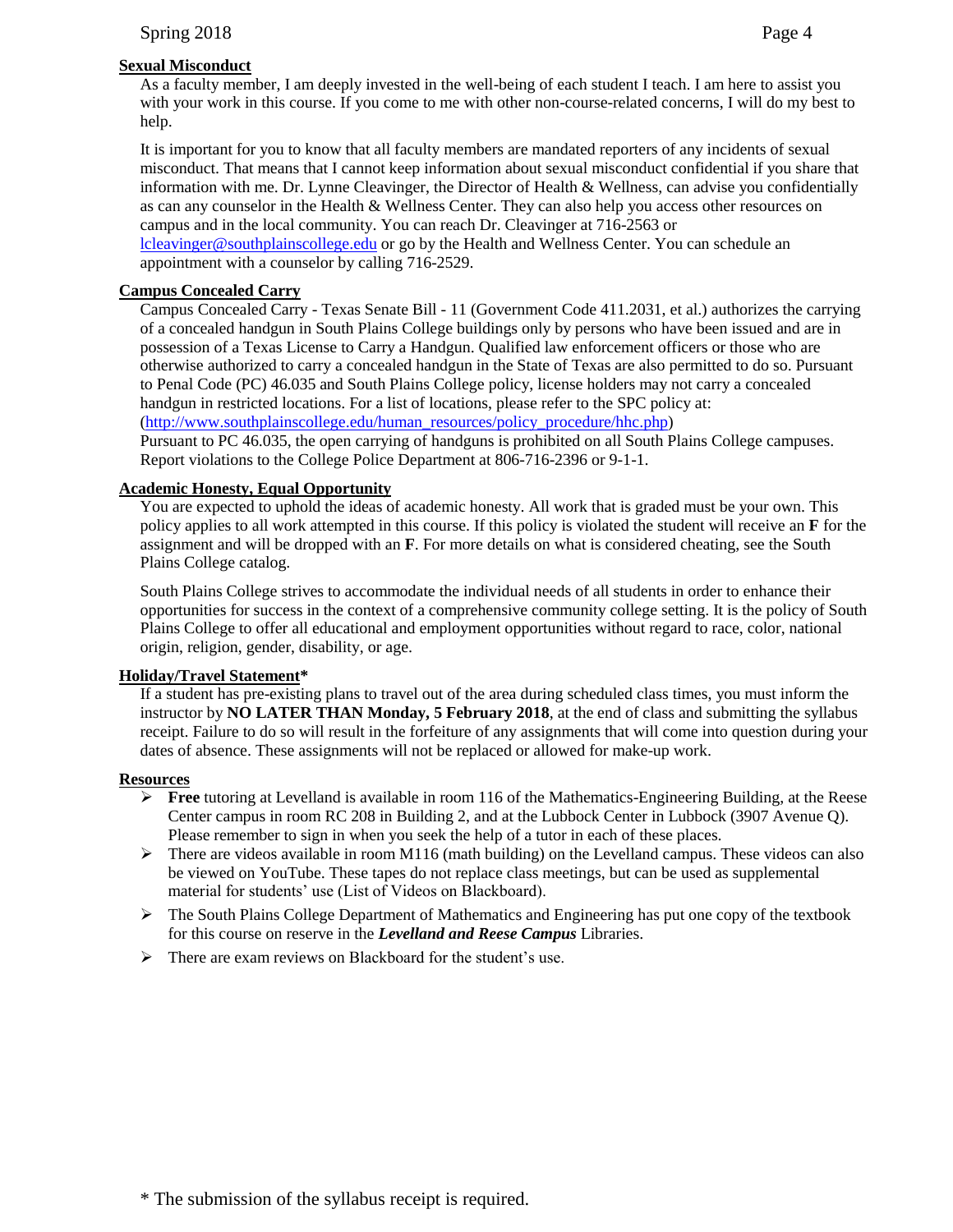## **Expectations of the Instructor**

The student is within all rights to expect that the instructor do the following:

- $\triangleright$  Show up, as scheduled, to teach all information pertaining to the course.
- Provide notice of any schedule changes.<br>  $\triangleright$  Maximize the time allotted for this cours
- Maximize the time allotted for this course by assessing student aptitude of covered information at the close of each lecture, when time permits.
- $\triangleright$  Present the material in a manner that can generally be understood by the majority of the class.
- $\triangleright$  Be accessible to those who need assistance outside of the classroom setting, by way of email or in person, during office hours or reasonably scheduled appointment times.
- $\triangleright$  Hold to any assignment(s) given during the course of the semester unless removed.
- $\triangleright$  Uphold the policies of the college as it pertains to the student's welfare in the course.
- $\triangleright$  Not make any exceptions regarding the dismissal of any student from the course for reasons listed herein.
- $\triangleright$  Allow each student the opportunity to discuss the material presented during the lecture period.
- $\triangleright$  Provide examinations based on the information discussed in class that contain problems which use solving methods *similar* to those assigned from sections pertaining to the exam.

# **Expectations of the Student**

The instructor is within all rights to expect that the student do the following:

- $\triangleright$  Show up on time, as scheduled, to receive and learn all information pertinent to the course and be mindful of any schedule changes.
- $\triangleright$  If you are going to withdraw from this course, then *all withdrawals must be done by Thursday, 26 April 2018*. There will be no withdrawals given after this date.
- EXP READ THE SYLLABUS!!! You will remain subject to the criteria outlined herein whether you read this or not, so it is in your best interest to do so!
- > Take advantage of **all** resources available to you. In the collegiate setting, all students are considered adults and are expected to uphold conduct worthy of such consideration.
- $\triangleright$  Be mindful of the classroom setting and the roles therein. While student tuition is vital to the wellbeing of this academic institution, this does NOT warrant the concession of any instructor to you in a manner that compromises the integrity of the classroom setting and that of the institution itself.
- Bring all materials needed for the course and refrain from bringing anything that is not needed.
- Be willing to work together with **BUT NOT DO WORK FOR** – fellow classmates.
- $\triangleright$  Keep all homework assignments organized in a binder. This will prove to be helpful in preparing for the exams.
- *Write all graded work legibly and in pencil only. All work not done in pencil will not be accepted by the instructor and will cause you receive a grade of zero percent (0%) for the work in question.*
- $\triangleright$  Work homework early enough to get help, if needed.
- Turn all electronic devices *off* that have no use in the classroom setting. This means all music players, cellular telephones (or cell phones), pagers, etc. In the event that a cell phone must be on (family emergencies only), then the phone must be on vibrate mode and placed on your desk or table. If an unsanctioned device is in use during an exam, then its grade will be zero percent (0%) and possible removal from the course.
- Obtain all missed information and assignments from a fellow classmate. **NO LATE WORK will be accepted!!!**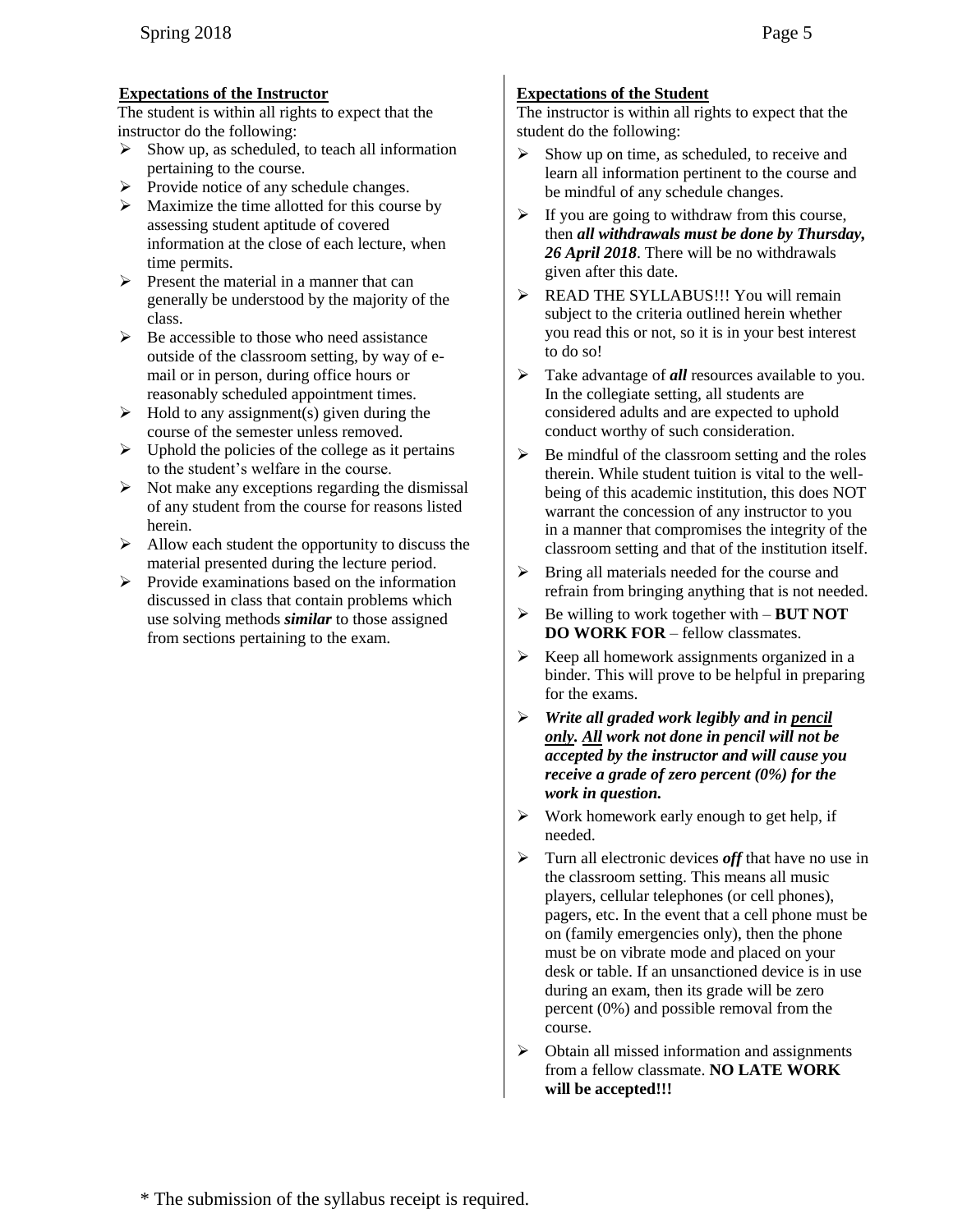## Spring 2018 Page 6

## **Self-Notes**

The student will be expected to take Cornell Notes over the next lecture (definitions, rules, and procedures) **before** the next class meeting. All examples will be completed in class. The notes must be complete and in the requested format for credit. This assignment is for all the respective points or none, there will be not partial credit for partial notes.

## **Portfolio**

You will keep a binder which will be used as a reference and study guide. Your portfolio should be brought to class every day! The portfolio will be checked twice randomly by the instructor during the semester. The materials to be included in the portfolio can be found on the Blackboard course. The portfolio has a procedure page available on the Blackboard course. Each section should be separated by a labeled divider. Homework, quizzes, exams, and other useful material will be kept in the portfolio. The evaluation of the portfolio will take into consideration

- a. How complete the notebook is,
- b. Its organization and neatness, and
- c. How well the directions were followed

### *All printed material can be found on Blackboard for this course and needs to be read at least once during the semester.*

### **Homework**

Achieving success in this class will require giving regular effort outside of class, meaning doing homework. If you plan to be successful in this class, expect to spend a **minimum** of 4 to 6 hours outside class every week maintaining or increasing your math skills. Homework is planed practice for students to master the skills taught in class and needed in higher-level mathematics courses.

Every student must do homework. Homework will be assigned daily. The assigned homework will be available on the South Plains College's Blackboard server, for printing. The homework will not be graded. However, the practice is required in order to more fully understand each topic and to successfully negotiate the quizzes and the exams.

### **Quizzes**

Quizzes will be given and homework collected weekly to assess if the student is practicing and mastering their math skills (doing homework). Questions will be similar to the questions in the assigned homework. No makeup quizzes will be allowed. Fourteen (14) quizzes will be administered, however only ten (10) quizzes are counted in the one hundred (100) points for the course. The extra four (4) quizzes are built-in extra credit for the student.

### **Inquiry Based Learning**

Blackboard has assignments called "Inquiry Based Learning". Students will be able to complete the assignments in the chapters covered in class for extra credit points. The student must show all of their work and earn a 70%, for the student to earn the extra credit points. The assignments will be due on the day of the final exam.

> @1997 by Randy Glasbergen. E-mail: randyg@norwich.net http://www.norwich.net/~randyg/toon.html



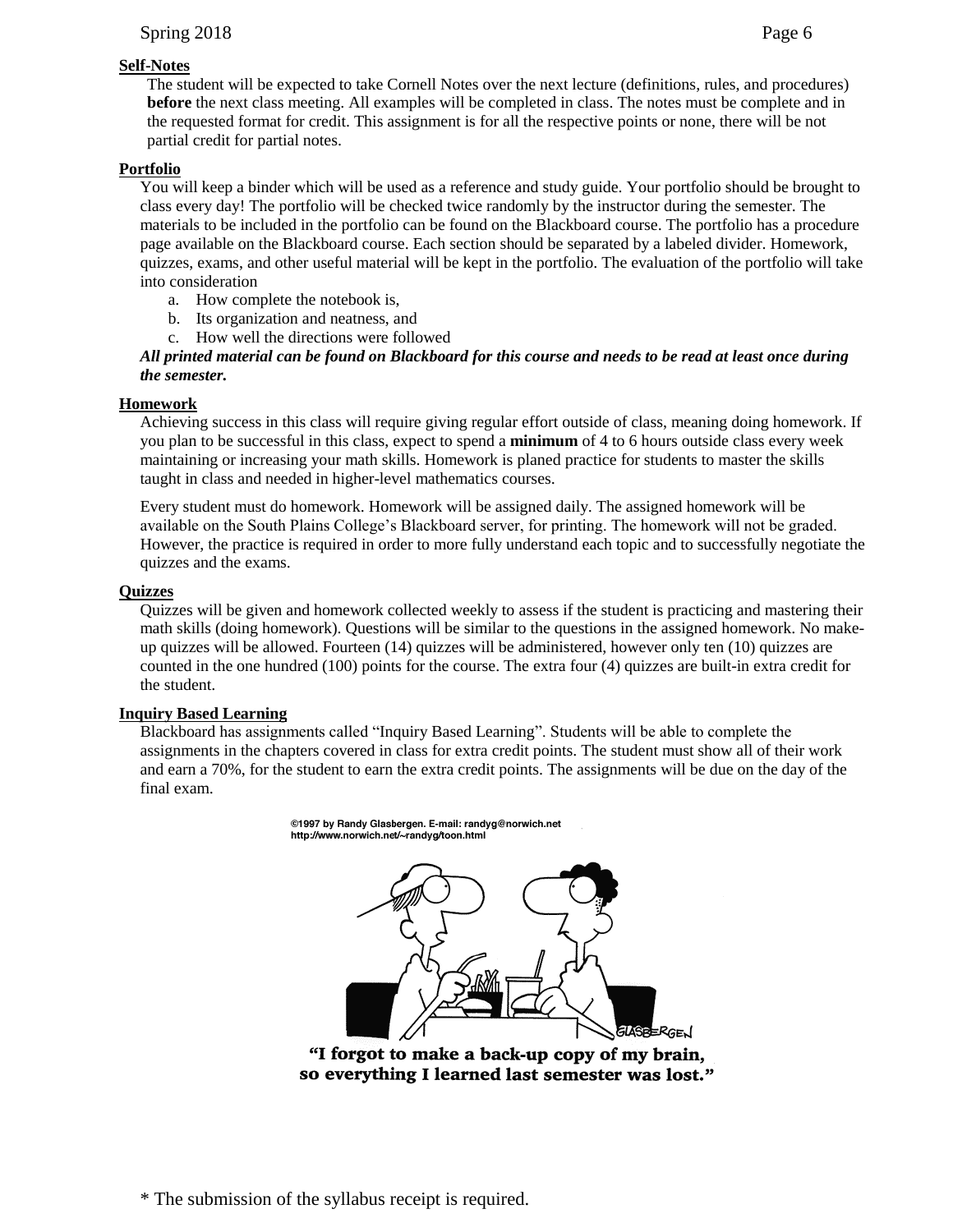# Spring 2018 Page 7

# **Exams\***

Exams are used to assess the amount of the course objectives that the student has mastered. The answer boxed will be the answer graded and only one answer will be graded, so the answer seen will be the one graded. Tentative exam dates are noted in the class calendar. Students have the scheduled class time to take exams and the time scheduled by the college to take the final exam. No student will allowed to begin an exam after the first person has turned in their exam and left the classroom. If the student does poorly on their first exam, they are **required** to schedule an appointment to discuss their performance with the instructor in their office.

If a student should have to miss an exam, the instructor will consider replacing the missed exam with the final exam score if the following conditions have been met:

- 1. Turn in their syllabus receipt, and
- 2. Notify the instructor before the exam is missed.

# **Exam Corrections**

Students are able to correct one exam (excluding the final exam), of their choice, by the day of the class's final exam for seventy-five percent (75%) of their missed points. To complete the exam correction, the student will correct the questions missed on the exam on a different sheet of paper and return the corrections with the original exam.

# **Final Exam\***

There will be a **comprehensive** final exam at the end of the semester. Failure to attempt the final exam will result in a failing grade for the course. The final exam will be given at the scheduled time determined by South Plains College, not during class time. Conflicts in test schedules should be worked out with individual instructors. A student's library records and all financial records must be clear before the student will be allowed to take final examinations in any course.

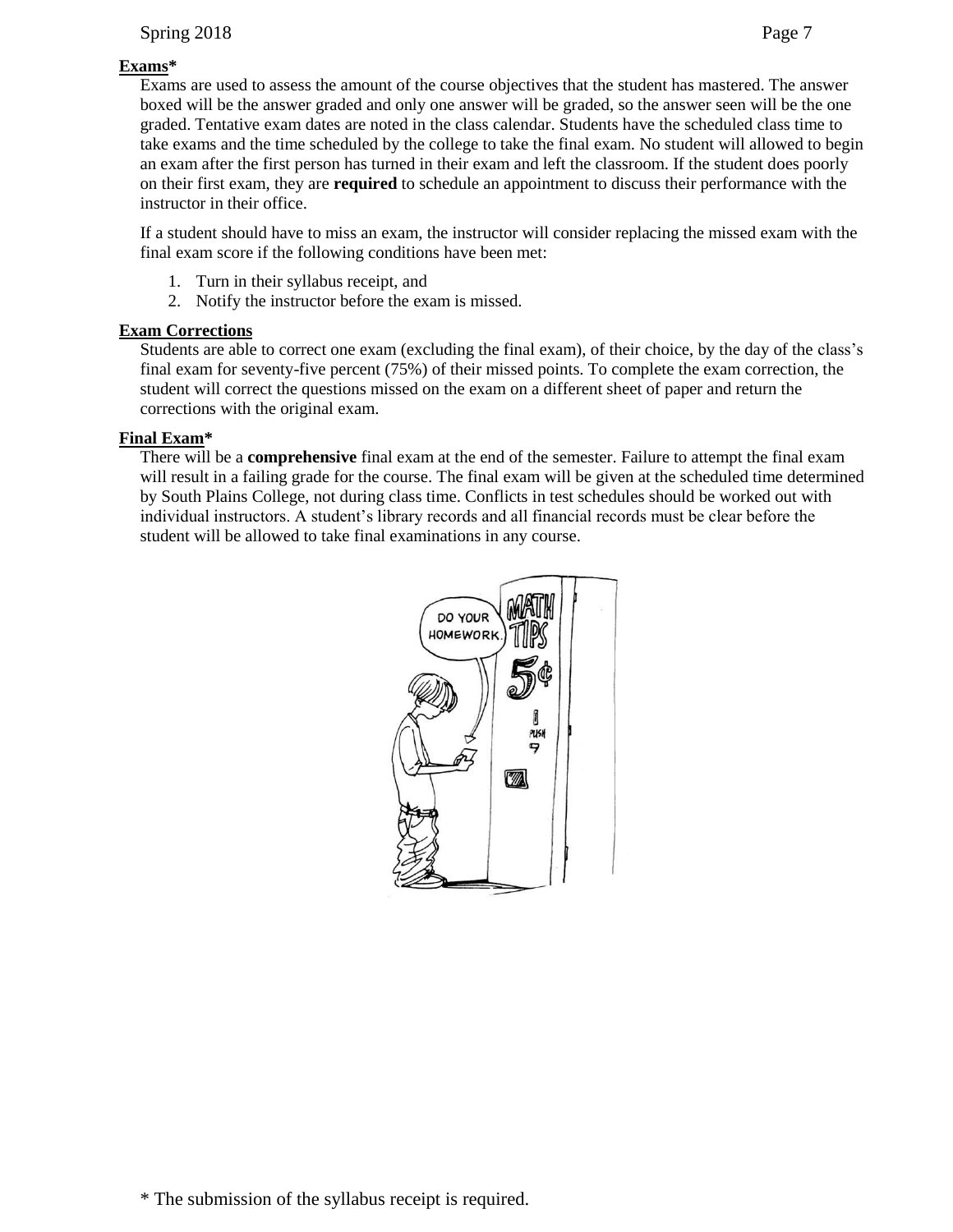Homework Assignments are *assigned* on the day shown in the chart.

| <b>Date</b>                                      | <b>Topic</b>                                                               | <b>Assignments</b>                  |  |
|--------------------------------------------------|----------------------------------------------------------------------------|-------------------------------------|--|
| <b>Tuesday, 16 January</b>                       | Introduction                                                               | Syllabus Receipt<br>Syllabus Search |  |
|                                                  | <b>Outline for Exam 1 – Introduction to Functions and Linear Functions</b> |                                     |  |
| <b>Thursday, 18 January</b>                      | Functions                                                                  | #1-29 all                           |  |
| Quiz 1 Due                                       | Domain of Functions                                                        | #1-20 all                           |  |
| <b>Tuesday, 23 January</b>                       | Library of Functions                                                       | #1-21 $all$                         |  |
|                                                  | <b>Solving Linear Equations</b>                                            | #1-15 all                           |  |
| Thursday, 25 January<br>Quiz 2                   | Modeling with Linear Equations                                             | #1-18 all                           |  |
| <b>Tuesday, 30 January</b>                       | <b>Characteristics of Linear Functions</b>                                 | #1-29 all                           |  |
| Thursday, 1 February<br>$Quiz$ 3                 | <b>Systems of Linear Equations</b>                                         | $#1-22$ all                         |  |
| Friday, 2 February                               | <b>Scholarship Applications Due</b>                                        |                                     |  |
|                                                  | <b>Introduction to Matrices</b>                                            | #1-10 $all$                         |  |
| <b>Tuesday, 6 February</b>                       | Gauss-Jordan Elimination                                                   | #1-10 all                           |  |
| <b>Thursday, 8 February</b>                      | Determinants and Cramer's Rule                                             | #1-15 $all$                         |  |
| Quiz 4                                           | <b>Interval Notation</b>                                                   | #1-20 $all$                         |  |
| <b>Tuesday, 13 February</b>                      | Solve Linear Inequalities in One Variable                                  | $#1-20$ all                         |  |
| Quiz 5                                           | Systems of Linear Inequalities in Two Variables                            | #1-14 all                           |  |
| Tuesday, 20 February                             | Exam 1 Due (12 points)                                                     |                                     |  |
|                                                  | <b>Outline for Exam 2 – Quadratic Functions</b>                            |                                     |  |
| Thursday, 15 February                            |                                                                            |                                     |  |
| <b>Memory Portion 1</b>                          | The Binomial Theorem                                                       | $#1-25$ all                         |  |
| <b>Exam 1 Given</b>                              |                                                                            |                                     |  |
|                                                  | Monday, 19 February<br><b>Summer Registration Opens</b>                    |                                     |  |
| <b>Tuesday, 20 February</b>                      | <b>Complex Numbers</b>                                                     | $#1-30$ all                         |  |
| <b>Exam 1 Due</b>                                |                                                                            |                                     |  |
| Thursday, 22 February                            | <b>Solving Quadratic Equations</b>                                         | #1-25 all                           |  |
| Quiz 6                                           | Transformations                                                            | #1-30 all                           |  |
| <b>Tuesday, 27 February</b><br>Thursday, 1 March |                                                                            |                                     |  |
| Quiz 7                                           | <b>Characteristics of Quadratic Functions</b>                              | $#1-20$ all                         |  |
| Tuesday, 6 March                                 | Distance Formula                                                           | #1-10 all                           |  |
| Quiz 8                                           | Circles                                                                    | #1-15 all                           |  |
| <b>Tuesday, 20 March</b>                         | Exam 2 Due (12 points)                                                     |                                     |  |
|                                                  | <b>Outline for Exam 3 – Polynomial and Rational Functions</b>              |                                     |  |
| <b>Wednesday, 7 March</b>                        | <b>Graduation Applications Due</b>                                         |                                     |  |
| Thursday, 8 March                                | Solving Polynomial Equations by Factoring                                  | #1-10 all                           |  |
| <b>Memory Portion 2</b><br><b>Exam 2 Given</b>   | Dividing Polynomials                                                       | #1-16 all                           |  |
| <b>Tuesday, 13 March</b>                         | <b>NO CLASS - SPRING BREAK</b>                                             |                                     |  |
| Thursday, 15 March                               | <b>NO CLASS - SPRING BREAK</b>                                             |                                     |  |
| <b>Tuesday, 20 March</b><br><b>Exam 2 Due</b>    | <b>Zeros of Polynomial Functions</b>                                       | $#1-12$ all                         |  |
| Thursday, 22 March<br>Quiz 9                     | <b>Characteristics of Polynomial Functions</b>                             | #1-14 all                           |  |
|                                                  | <b>Solving Rational Equations</b>                                          | #1-10 all                           |  |
| <b>Tuesday, 27 March</b>                         | <b>Characteristics of Rational Functions</b>                               | #1-4 all                            |  |

**If Unit ends after the first class meeting of the week, go to the next page for the second class meeting of the week.**